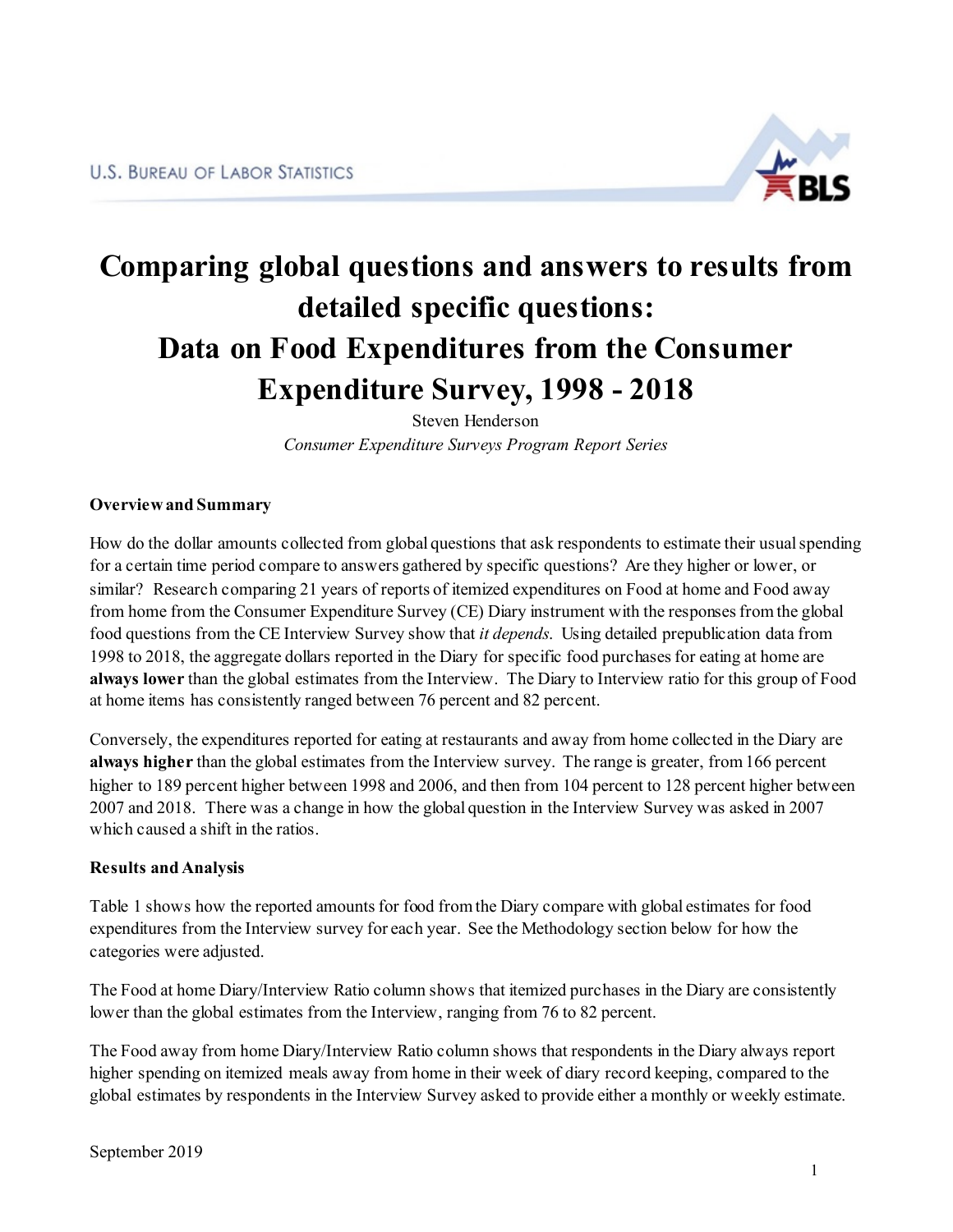The last column in the table shows the ratio of total aggregate dollars spent for Food at home plus Food away from home from the Diary compared to Food at home plus Food away from home from the Interview for comparable categories. Starting in 2007, the Diary combined amounts for both food categories have been between 86 and 94 percent of the Interview amounts.

The table shows that using the combined global estimates for food from the Interview instead of the reported amounts from the Diary would exceed the reported dollars spent by U.S. Diary households on food. The positive dollar difference for Interview groceries is larger than the negative dollar difference for restaurant meals, and the differences do not cancel each other out.

| comparable categories only |                        |                              |                               |  |
|----------------------------|------------------------|------------------------------|-------------------------------|--|
| Year                       | Food at home Diary/    | <b>Food away from home</b>   | Total \$ Food at home plus \$ |  |
|                            | <b>Interview Ratio</b> | <b>Diary/Interview Ratio</b> | <b>Food away Ratio</b>        |  |
|                            |                        |                              |                               |  |
| 1998                       | 78                     | 166                          | 97                            |  |
| 1999                       | 81                     | 172                          | 101                           |  |
| 2000                       | 81                     | 169                          | 100                           |  |
| 2001                       | 81                     | 185                          | 102                           |  |
| 2002                       | 80                     | 189                          | 103                           |  |
| 2003                       | 81                     | 178                          | 102                           |  |
| 2004                       | 82                     | 185                          | 104                           |  |
| 2005                       | 79                     | 192                          | 104                           |  |
| 2006                       | 78                     | 189                          | 102                           |  |
| 2007                       | 77                     | 104                          | 86                            |  |
| 2008                       | 78                     | 121                          | 90                            |  |
| 2009                       | 80                     | 122                          | 91                            |  |
| 2010                       | 77                     | 117                          | 88                            |  |
| 2011                       | 78                     | 121                          | 90                            |  |
| 2012                       | 78                     | 116                          | 88                            |  |
| 2013                       | 79                     | 117                          | 89                            |  |
| 2014                       | 77                     | 116                          | 88                            |  |
| 2015                       | 76                     | 119                          | 89                            |  |
| 2016                       | 76                     | 121                          | 89                            |  |
| 2017                       | 80                     | 128                          | 94                            |  |
| 2018                       | 79                     | 122                          | 92                            |  |

| Table 1                                                                              |
|--------------------------------------------------------------------------------------|
| Itemized expenditures for food from the Diary compared to Interview global estimates |
| comporable cotogories only                                                           |

Why are expenditures for itemized Food at home purchases from the Diary always lower than global Interview responses? There are two suggested causes.

1. There is a difference in how consumers estimate their usual weekly amount compared to their actual itemized expenses, and the weekly estimated amount is not cognitively the same. In addition to asking respondents to record each food purchase, Diary respondents are asked the same global questions about food purchases as the respondents in the Interview Survey. Previous internal unpublished research using 2017 data comparing the Diary variables for itemized food totals with the global estimates showed that the weekly itemized total was higher than the global estimate from that same household only 39 percent of the time – that is, just under 40 percent of the respondents said they actually spent more in itemized grocery spending this week than their estimate for a usual week – but was lower in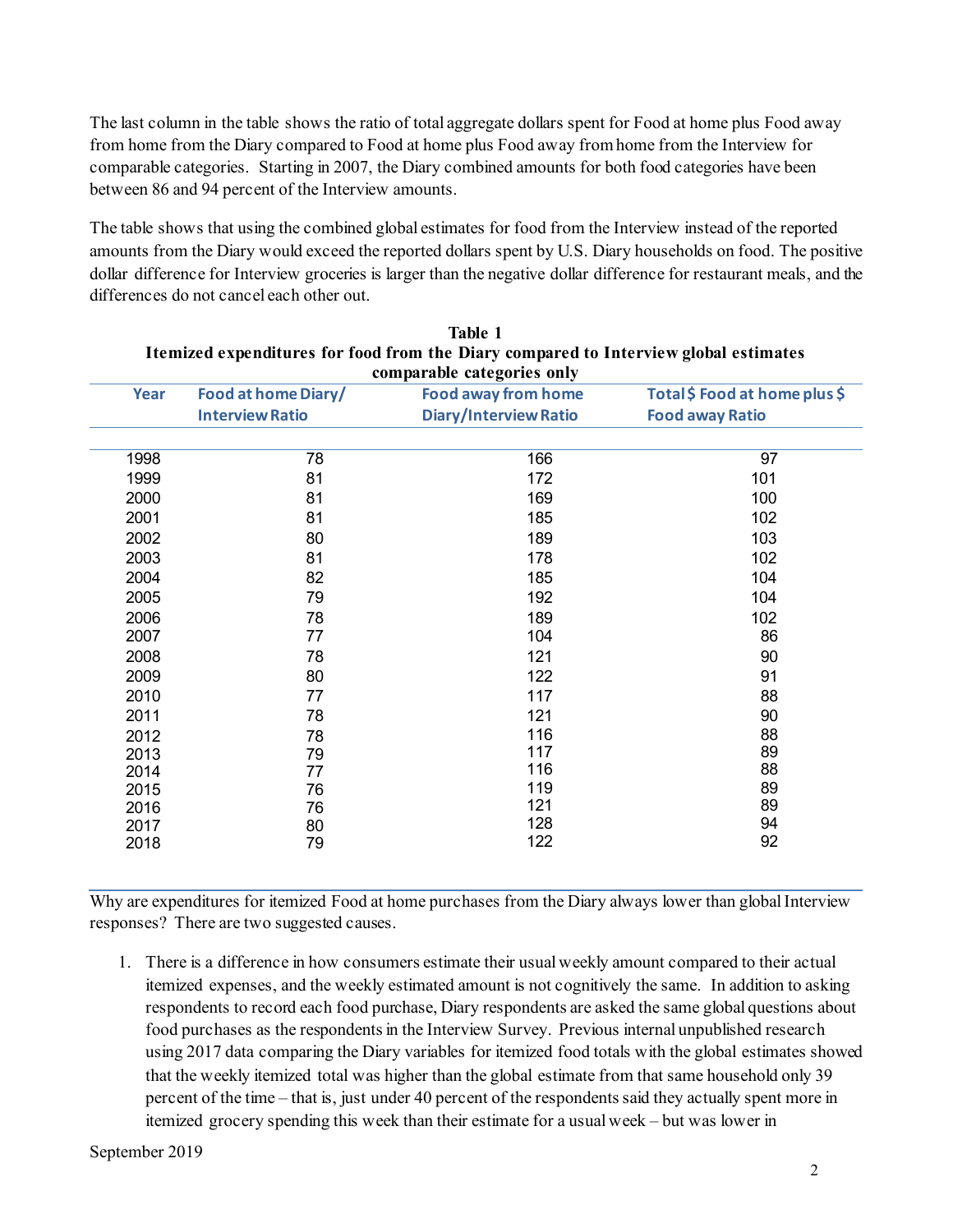approximately 61 percent of the cases. Investigating these cases further, over 11 percent of all the 2017 Diary households reported zero purchases in that week's diary. They indicated that they bought no groceries in that time period. However at the same time, those households responded to the global question that their weekly estimated grocery bill averaged \$94. These zeroes lowered the published average for Diary food, and caused the global estimated amount to be higher than the published itemized amount.

2. The global estimate for Food at home is calculated as the difference between total purchases at grocery stores minus the purchase of non-food items, plus other purchases of food other than at grocery stores. Because the amount spent on food is the residual, the cause of the higher ratio may be consumers consistently underestimating the non-food amount of their usual weekly grocery shopping trip.

Why are itemized food away from home purchases always higher than global estimates? And what caused the change in the ratios from 2006 to 2007? There are two key findings.

- 1. When asked a global question on spending on Food away from home, respondents always underestimated their actual costs or perhaps the number of times they eat out over an average length of time compared to filling out a diary. Twenty years of data show a consistent pattern: asking for specific restaurant expenditures yields a higher dollar total.
- 2. Secondly, the longer the time period over which respondents are asked to provide an expenditure estimate to a global question, the more respondents under-reported their spending on Food away from home. From 1998 to 2006 Interview participants were asked to estimate how much *per month* they spent eating out. The Diary/Interview ratio was between 166 to 192 percent higher.

In 2007 the global question was changed from "monthly" to "weekly." The new question was "What has been your or your CU's usual WEEKLY expense for meals, or snacks from restaurants, fast food places, cafeterias, carryouts or other such places?" The pre-2007 question had been "What was the usual MONTHLY expense for these purchases?"

The shorter reference period initially brought the ratio closer to 100 percent. Note that in 2007 the estimates from the Interview and Diary were almost identical – the Diary to Interview ratio was only four percent higher that year. Economists in the CE Production and Control Branch suggested there was some overlap that year in how the global question was asked; perhaps some field representatives were still asking for "monthly estimates" out of familiarity with the old survey question, while the computer system was recording the amount as weekly and then multiplying it to get monthly and quarterly amounts. As shown in the table, the Diary/Interview ratio then jumped to 21 percent higher in 2008 and has stayed between 16 and 28 percent higher each year since then.

## **Conclusions and Impact for Data Users**

The results of this comparison are important for researchers who select data from only one survey, rather than using the integrated results from the Diary and Interview that are used in the published CE tables and as cost weights used by the Consumer Price Index.